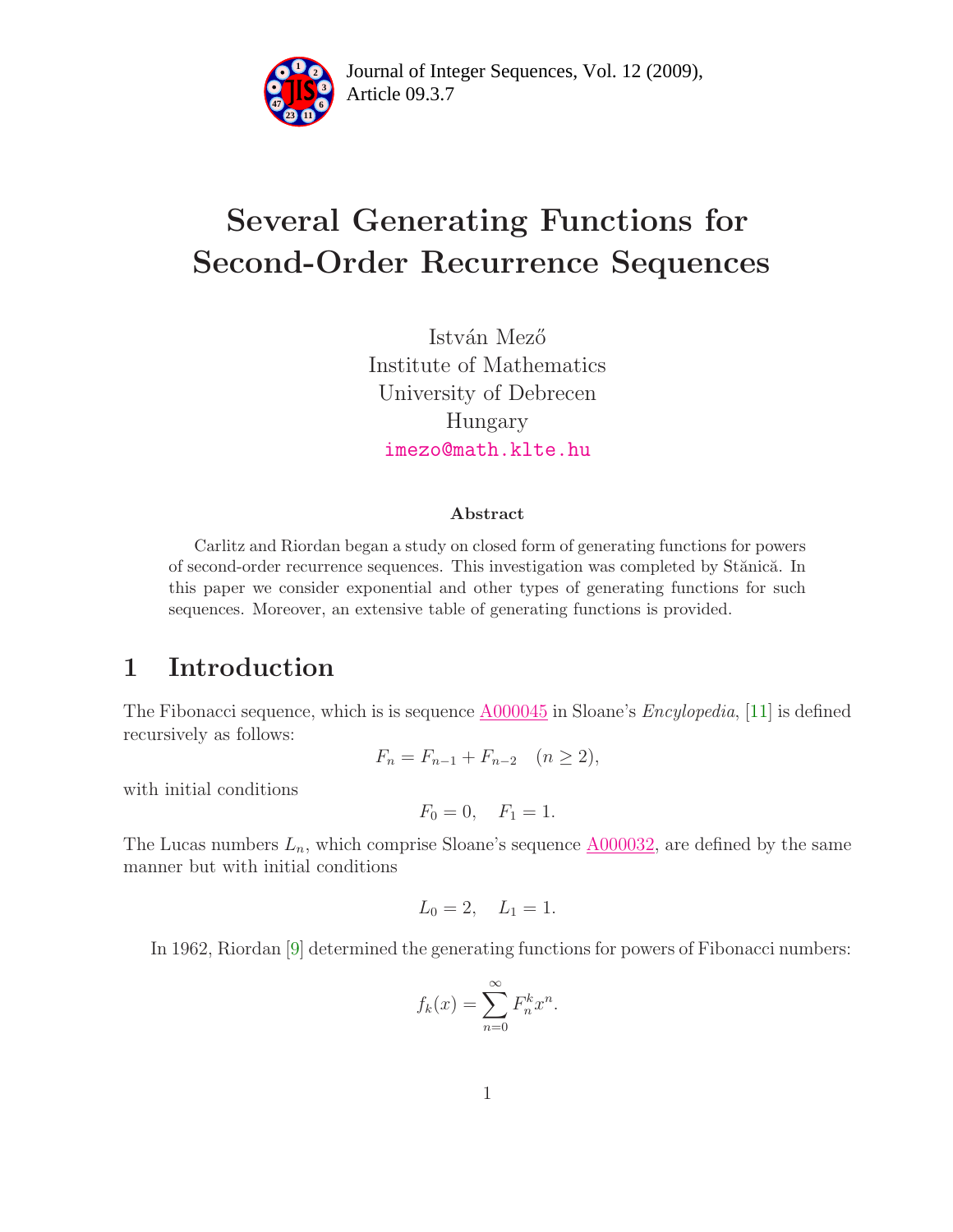<span id="page-1-0"></span>This question had been suggested by Golomb [\[4\]](#page-15-2) in 1957. Riordan found the recursive solution

$$
(1 - L_k x + (-1)^k x^2) f_k(x) = 1 + x \sum_{j=1}^{[k/2]} (-1)^j A_{kj} f_{k-2j}(x(-1)^j), \tag{1}
$$

with initial functions

$$
f_0(x) = \frac{1}{1-x}
$$
, and  $f_1(x) = \frac{1}{1-x-x^2}$ .

We mention that in his paper Riordan used the  $F_0 = F_1 = 1$  condition. In the result above, the coefficients  $A_{kj}$  have a complicated definition and cannot be handled easily.

In the same journal and volume, Carlitz [\[3\]](#page-15-3) made the following generalization. Let

$$
u_n = pu_{n-1} - qu_{n-2} \quad (n \ge 2),
$$

with initial conditions

$$
u_0 = 1, \quad u_1 = p.
$$

He computed the generating functions for the sequences  $u_n^k$ . They have the same form as Eq.  $(1)$ .

<span id="page-1-4"></span>In his recent paper  $[12]$ , Stănică gave the most general and simple answer for the questions above (see Theorem [1\)](#page-1-1) with an easy proof. Namely, let the so-called second-order recurrence sequence be given by

$$
u_n = pu_{n-1} + qu_{n-2} \quad (n \ge 2), \tag{2}
$$

<span id="page-1-3"></span><span id="page-1-2"></span>where  $p, q, u_0$  and  $u_1$  are arbitrary numbers such that we eliminate the degenerate case  $p^2 + 4q = 0$ . Then let

$$
\alpha = \frac{1}{2}(p + \sqrt{p^2 + 4q}), \ \beta = \frac{1}{2}(p - \sqrt{p^2 + 4q}), \tag{3}
$$

$$
A = \frac{u_1 - u_0 \beta}{\alpha - \beta}, \ B = \frac{u_1 - u_0 \alpha}{\alpha - \beta}.
$$
 (4)

It is known that  $u_n$  can be written in the form

$$
u_n = A\alpha^n - B\beta^n \quad \text{(Binet formula)}.
$$

Many famous sequences have this shape. A comprehensive table can be found at the end of the paper.

To present Stănică's result, we need to introduce the sequence  $V_n$  given by its Binet formula:

$$
V_n = \alpha^n + \beta^n, \ V_0 = 2, V_1 = p.
$$

<span id="page-1-1"></span>**Theorem 1** (Stănică). The generating function for the rth power of the sequence  $u_n$  is

$$
\sum_{n=0}^\infty u_n^rx^n=
$$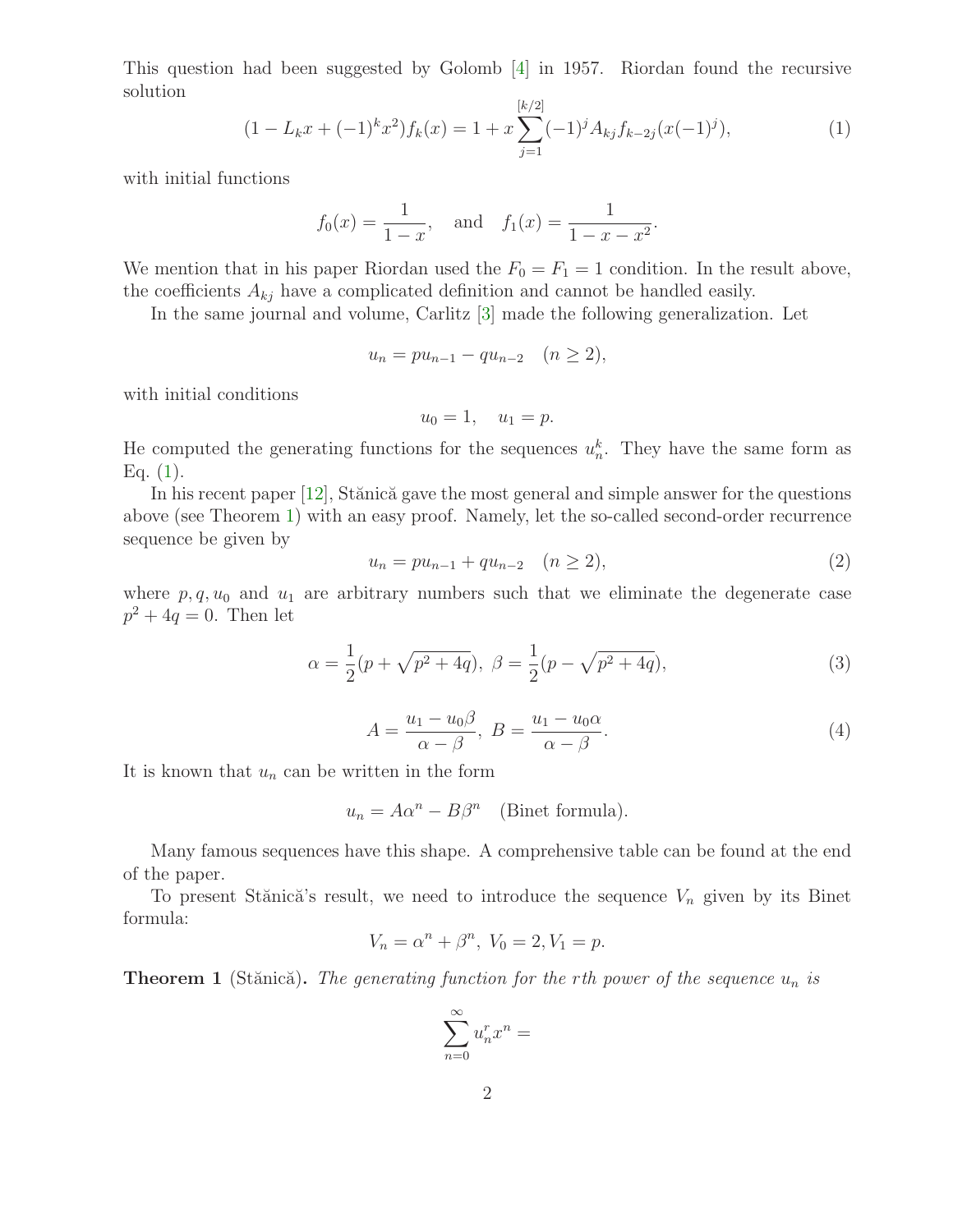$$
\sum_{k=0}^{\frac{r-1}{2}}(-1)^k A^k B^k \binom{r}{k} \frac{A^{r-2k} - B^{r-2k} + (-b)^k (B^{r-2k} \alpha^{r-2k} - A^{r-2k} \beta^{r-2k}) x}{1 - (-b)^k V_{r-2k} - x^2},
$$

if r is odd, and

$$
\sum_{n=0}^{\infty} u_n^r x^n =
$$
\n
$$
\sum_{k=0}^{\frac{r}{2}-1} (-1)^k A^k B^k \binom{r}{k} \frac{B^{r-2k} + A^{r-2k} - (-b)^k (B^{r-2k} \alpha^{r-2k} + A^{r-2k} \beta^{r-2k}) x}{1 - (-b)^k V_{r-2k} x + x^2}
$$
\n
$$
+ \binom{r}{\frac{r}{2}} \frac{A^{\frac{r}{2}} (-B)^{\frac{r}{2}}}{1 - (-1)^{\frac{r}{2}} x},
$$

if r is even.

In the spirit of this result we present the same formulas for even and odd indices, exponential generating functions for powers, product of such sequences and so on.

#### 2 Non-exponential generating functions

The result in this and the following sections yield rich and varied examples which are collected in separate tables at the end of the paper.

First, the generating function for  $u_n$  is given:

<span id="page-2-0"></span>Proposition 2. We have

$$
\sum_{n=0}^{\infty} u_n x^n = \frac{u_0 + (u_1 - p u_0)x}{1 - px - qx^2}.
$$

For the sake of a more readable presentation, the proof of this statement and all of the others will be collected in a separate section. We remark that Proposition [2](#page-2-0) is not new but the proof is easy and typical.

<span id="page-2-2"></span>Sequences with even and odd indices appear so often that it is worth to construct the general generating function of this type.

**Theorem 3.** The generating function for the sequence  $u_{2n}$  is

$$
\sum_{n=0}^{\infty} u_{2n} x^n = \frac{u_0 + (u_2 - u_0(p^2 + 2q))x}{1 - (p^2 + 2q)x + q^2 x^2},
$$

<span id="page-2-1"></span>while

$$
\sum_{n=0}^{\infty} u_{2n+1} x^n = \frac{u_1 + (u_0pq - u_1q)x}{1 - (p^2 + 2q)x + q^2x^2}.
$$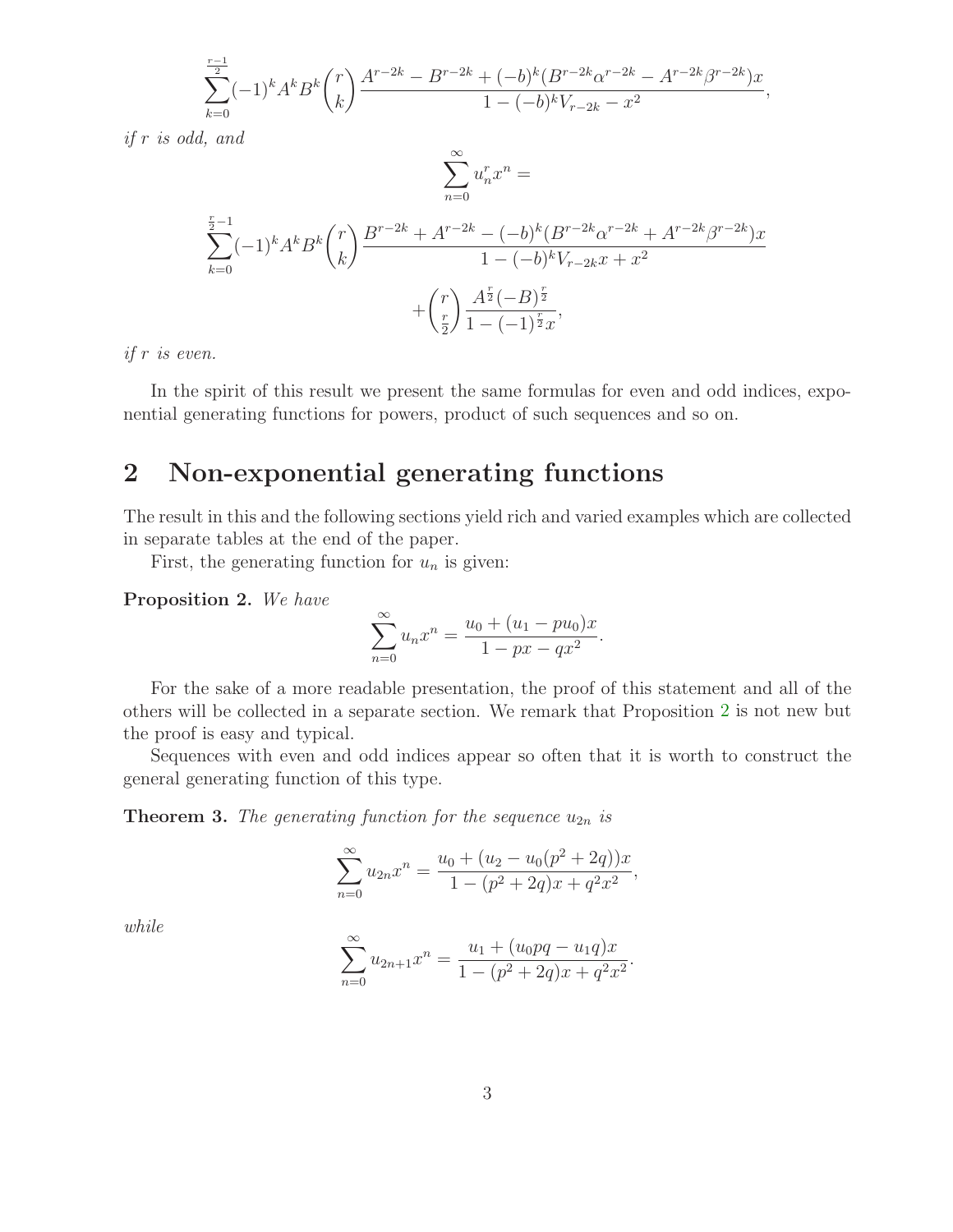Example 4. As a consequence, we can state the following identity which we use later.

$$
\sum_{n=0}^{\infty} F_{2n} x^n = \frac{x}{1 - 3x + x^2}.
$$

See the paper of Johnson [\[6\]](#page-15-5), for example.

<span id="page-3-0"></span>Generating functions for powers of even and odd indices are interesting. The following theorem contains these results.

**Theorem 5.** Let  $u_n = pu_{n-1} + qu_{n-2}$  be a sequence with initial values  $u_0$  and  $u_1$ . Then

$$
\sum_{n=0}^\infty u_{2n}^rx^n=
$$

$$
\sum_{k=0}^{\frac{r-1}{2}}(-1)^k E^k F^k \binom{r}{k} \frac{E^{r-2k} - F^{r-2k} + q^{2k} (F^{r-2k} \rho^{r-2k} - E^{r-2k} \sigma^{r-2k}) x}{1 - q^{2k} V_{r-2k} - x^2},
$$

if r is odd, and

$$
\sum_{n=0}^{\infty} u_{2n}^r x^n =
$$

$$
\sum_{k=0}^{\frac{r}{2}-1}(-1)^{k}E^{k}F^{k}\binom{r}{k}\frac{F^{r-2k}+E^{r-2k}-q^{2k}(F^{r-2k}\rho^{r-2k}+E^{r-2k}\sigma^{r-2k})x}{1-q^{2k}V_{r-2k}x+x^{2}} + \binom{r}{\frac{r}{2}}\frac{E^{\frac{r}{2}}(-F)^{\frac{r}{2}}}{1-(-1)^{\frac{r}{2}}x},
$$

if r is even. For odd indices we have to make the substitution  $E \sim G$  and  $F \sim H$ . Here

$$
\rho = \frac{1}{2} \left( p^2 + 2q + p\sqrt{p^2 + 4q} \right),
$$
  
\n
$$
\sigma = \frac{1}{2} \left( p^2 + 2q - p\sqrt{p^2 + 4q} \right),
$$
  
\n
$$
E = \frac{u_2 - u_0 \sigma}{\rho - \sigma}, \quad F = \frac{u_2 - u_0 \rho}{\rho - \sigma},
$$
  
\n
$$
G = \frac{u_3 - u_1 \sigma}{\rho - \sigma}, \quad H = \frac{u_3 - u_1 \rho}{\rho - \sigma},
$$
  
\n
$$
V_n = \rho^n + \sigma^n, \quad V_0 = 2, \quad V_1 = p^2 + 2q.
$$

Remark 6. These constants are calculated for the named sequences: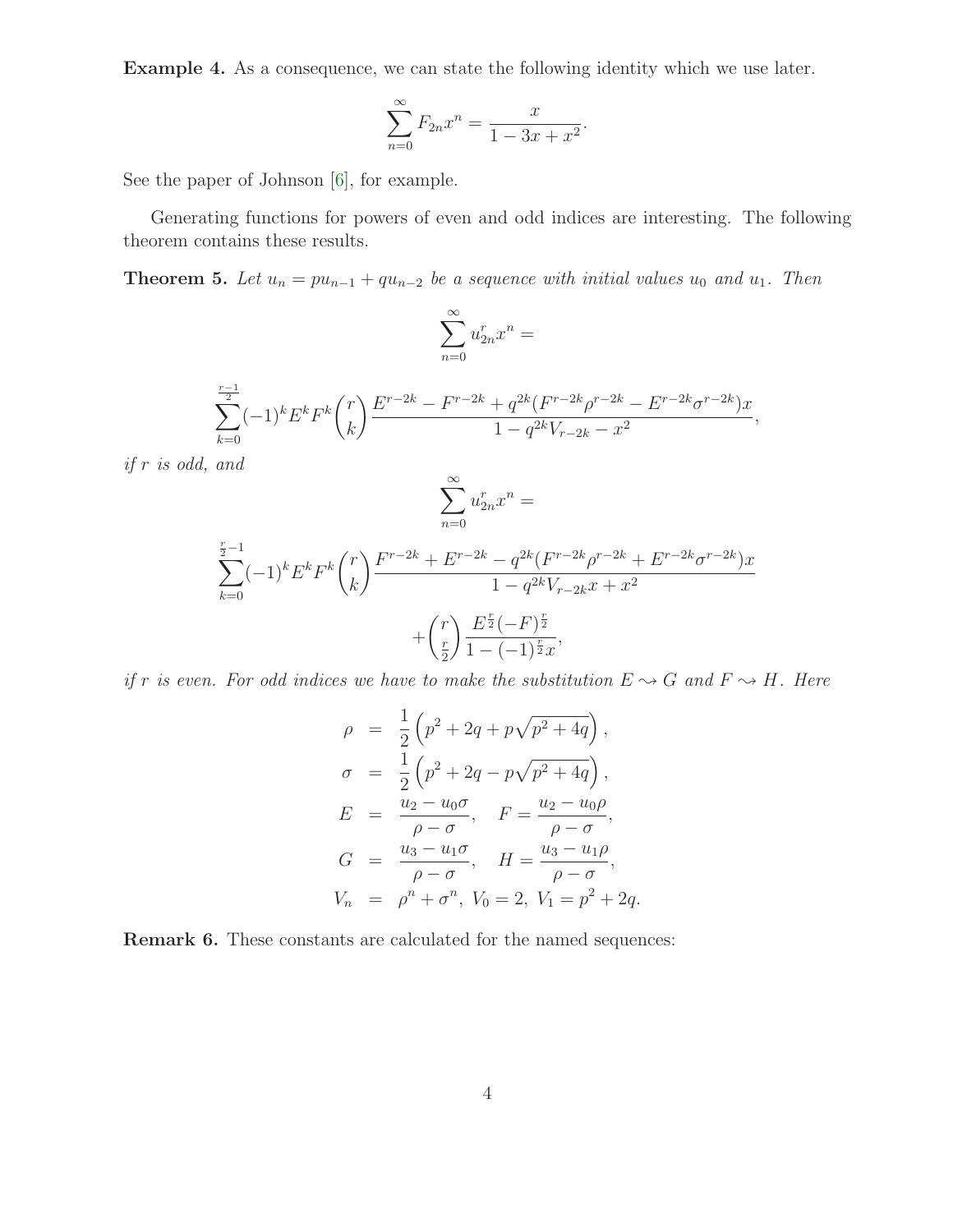| Sequence | ρ                                | $\sigma$                      | E                    | $\overline{F}$       | G                                         | Н                                            |
|----------|----------------------------------|-------------------------------|----------------------|----------------------|-------------------------------------------|----------------------------------------------|
| $F_n$    | $3 + \sqrt{5}$<br>$\overline{2}$ | $3-\sqrt{5}$<br>$\mathcal{D}$ | $\frac{\sqrt{5}}{5}$ | $\frac{\sqrt{5}}{5}$ | $\frac{\sqrt{5}}{5}\phi$                  | $\frac{\sqrt{5}}{5}$                         |
| $L_n$    | $3 + \sqrt{5}$<br>$\overline{2}$ | $\frac{3-\sqrt{5}}{2}$        | 1                    |                      | $\frac{\sqrt{5}}{10}(5 +$<br>$\sqrt{5})$  | $\frac{\sqrt{5}}{10}(5$                      |
| $P_n$    | $3 + 2\sqrt{2}$                  | $2\sqrt{2}$<br>3              | $\frac{\sqrt{2}}{4}$ | $\frac{\sqrt{2}}{4}$ | $\frac{\sqrt{2}}{4}(1$<br>$^{\prime}2)$   | $\frac{\sqrt{2}}{4}$                         |
| $Q_n$    | $3 + 2\sqrt{2}$                  | $-2\sqrt{2}$<br>3             | 1                    | $-1$                 | $\frac{\sqrt{2}}{2}(2 + )$<br>$\sqrt{2})$ | $\frac{\sqrt{2}}{2}(2)$<br>$\left( 2\right)$ |
| $J_n$    | 4                                |                               | $\frac{1}{3}$        | $\frac{1}{3}$        | $\frac{2}{3}$                             | $\frac{-1}{3}$                               |
| $j_n$    |                                  |                               |                      |                      | $\Omega$                                  |                                              |

<span id="page-4-0"></span>The product of the sequences  $u_n$  and  $v_n$  has a simple generating function as given in the following proposition.

**Proposition 7.** Let  $u_n$  and  $v_n$  be two second-order recurrence sequences given by their Binet formulae:

$$
u_n = A\alpha^n - B\beta^n, \quad v_n = C\gamma^n - D\delta^n,
$$

where  $A, B, C, D, \alpha, \beta, \gamma, \delta$  are defined as in Eqs. [\(3\)](#page-1-2) and [\(4\)](#page-1-3). Then the generating function for  $u_n v_n$  is

$$
\sum_{n=0}^{\infty} u_n v_n x^n = \frac{AC}{1 - \alpha \gamma x} - \frac{AD}{1 - \alpha \delta x} - \frac{BC}{1 - \beta \gamma x} + \frac{BD}{1 - \beta \delta x}.
$$

We mention that a similar statement can be obtained for the products  $u_n v_{2n}$ ,  $u_{2n} v_{2n}$ ,  $u_{2n+1}v_{2n}, u_{2n+1}v_{2n+1},$  etc.

**Remark 8.** As a special case, let  $u_n = F_n$  and  $v_n = L_n$ . Then it is well known (from Binet formula, for example) that

$$
A = B = \frac{1}{\sqrt{5}}, \quad \alpha = \frac{1 + \sqrt{5}}{2} \quad \beta = \frac{1 - \sqrt{5}}{2},
$$
  

$$
C = 1, \quad D = -1, \quad \gamma = \frac{1 + \sqrt{5}}{2} \quad \delta = \frac{1 - \sqrt{5}}{2}.
$$

The quantity  $\frac{1+\sqrt{5}}{2}$  $\frac{1}{2}$  is called the golden ratio (or golden mean, or golden section). For further use we apply the standard notation  $\phi$  for this, and  $\phi$  for  $\frac{1-\sqrt{5}}{2}$  $\frac{1-\sqrt{5}}{2}$ . We remark that  $\phi\phi = -1$ and  $\phi - \overline{\phi} = \phi^2 - \overline{\phi}^2 = \sqrt{5}$ .

Therefore

$$
\sum_{n=0}^{\infty} F_n L_n x^n = \frac{1}{\sqrt{5}} \left( \frac{1}{1 - \phi^2 x} + \frac{1}{1 + x} - \frac{1}{1 + x} - \frac{1}{1 - \overline{\phi}^2 x} \right)
$$

$$
= \frac{1}{\sqrt{5}} \frac{(\phi^2 - \overline{\phi}^2) x}{(1 - \phi^2 x)(1 - \overline{\phi}^2 x)} = \frac{x}{x^2 - 3x + 1}.
$$

Comparing the result obtained in Example [4,](#page-2-1) this yields the known identity

 $F_{2n} = F_n L_n$ .

See Mordell's book [\[8,](#page-15-6) pp. 60–61].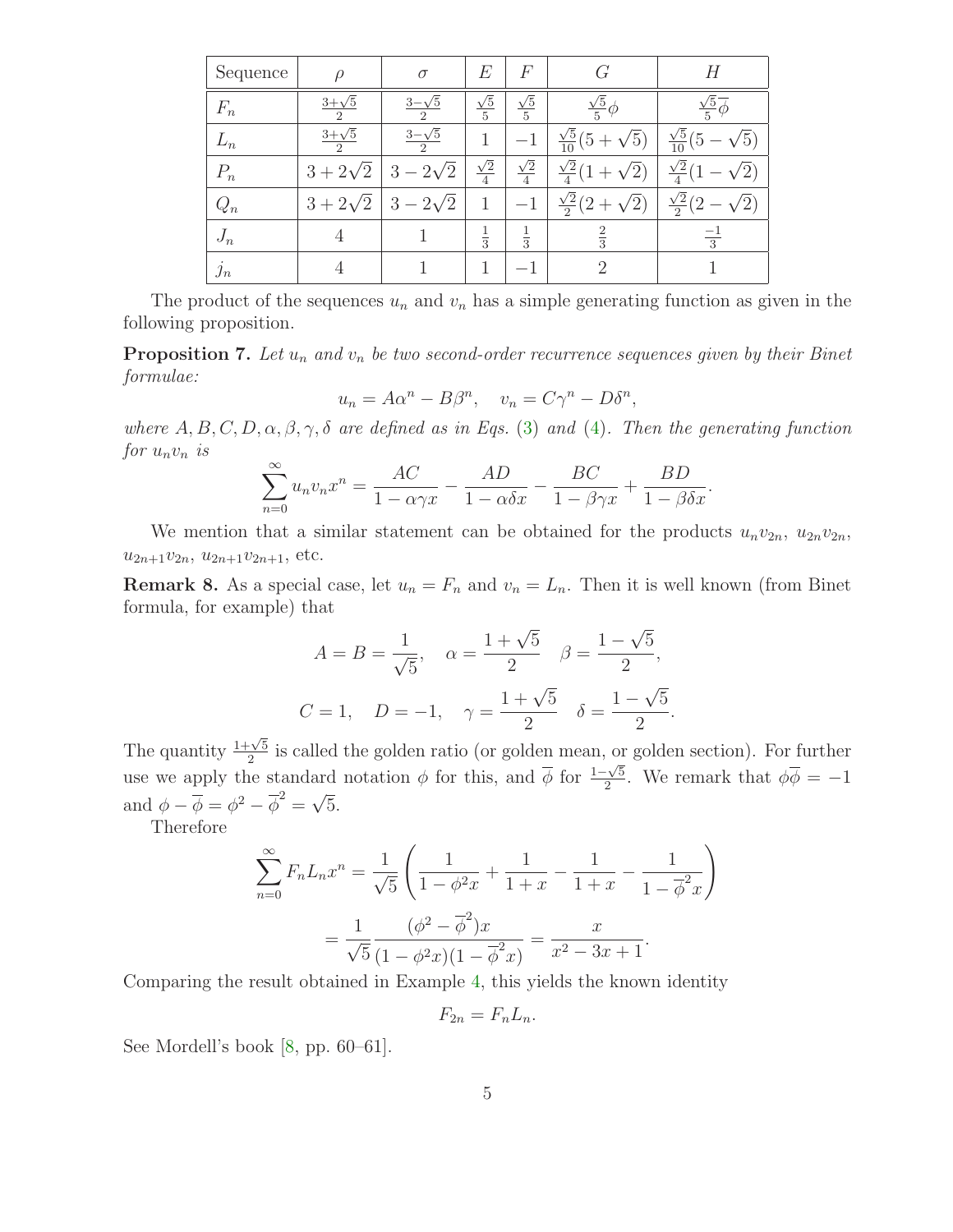**Remark 9.** The variation  $u_n = F_n$  and  $v_n = P_n$  (where  $P_n$  are the Pell numbers  $\underline{A000129}$ ) also have combinatorial sense. See the paper of Sellers [\[10\]](#page-15-7). The generating function for  $F_nP_n$  is known  $\underline{A001582}$ , but it can be deduced using the proposition above:

$$
\sum_{n=0}^{\infty} F_n P_n x^n = \frac{x - x^3}{x^4 - 2x^3 - 7x^2 - 2x + 1}.
$$

Using Theorem [15,](#page-8-0) the exponential generating function for  $F_nP_n$  is derived:

$$
\sum_{n=0}^{\infty} F_n P_n \frac{x^n}{n!} = \frac{1}{4} \sqrt{\frac{2}{5}} \left[ e^{\phi(1+\sqrt{2})x} - e^{\phi(1-\sqrt{2})x} - e^{\overline{\phi}(1+\sqrt{2})x} + e^{\overline{\phi}(1-\sqrt{2})x} \right].
$$

**Remark 10.** As the author realized, the sequence  $(J_n j_n)$  appears in the on-line encyclo-pedia [\[11\]](#page-15-0) but not under this identification  $(J_n$  and  $j_n$  are called Jacobsthal  $\underline{\text{A}001045}$  and Jacobsthal-Lucas  $\underline{\text{A}014551}$  numbers). The sequence  $\underline{\text{A}002450}$  has the generating function as  $(J_nj_n)$ . Thus, the definition of  $\underline{A002450}$  $\underline{A002450}$  $\underline{A002450}$  gives the (otherwise elementary but not depicted) observation

$$
J_n j_n = \frac{4^n - 1}{3}.
$$

Let us turn the discussion's direction to the determination of generating functions with coefficients  $\frac{u_n}{n^q}$ . (We do not restrict ourselves to the case of positive q.) To do this, we present the notion of polylogarithms which are themselves generating functions, having coefficients  $\frac{1}{n^q}$ . Concretely,

$$
\mathrm{Li}_q(x) = \sum_{n=1}^{\infty} \frac{x^n}{n^q}.
$$

Because of the coefficients  $\frac{1}{n^q}$ , it is extremely difficult to find closed forms of these sums but the situation changes when we take negative powers:

$$
\sum_{n=1}^{\infty} n^q x^n = \text{Li}_{-q}(x) = \frac{1}{(1-x)^{q+1}} \sum_{i=0}^{q-1} \binom{q}{i} x^{q-i},
$$

where the symbol  $\binom{a}{b}$  $\binom{a}{b}$  denotes the Eulerian numbers; that is,  $\binom{a}{b}$  $\binom{a}{b}$  is the number of permutations on the set  $1, \ldots, a$  in which exactly b elements are greater than the previous element  $|5|$ .

After these introductory steps, we state the following.

<span id="page-5-1"></span>**Proposition 11.** For any  $u_n$  second-order recurrence sequence and for any  $q \in \mathbb{Z}$ ,

$$
\sum_{n=1}^{\infty} \frac{u_n}{n^q} x^n = A \operatorname{Li}_q(\alpha x) - B \operatorname{Li}_q(\beta x).
$$

In particular, if  $q = 1$  then

<span id="page-5-0"></span>
$$
\sum_{n=1}^{\infty} \frac{u_n}{n} x^n = -A \ln(1 - \alpha x) + B \ln(1 - \beta x),
$$
\n(5)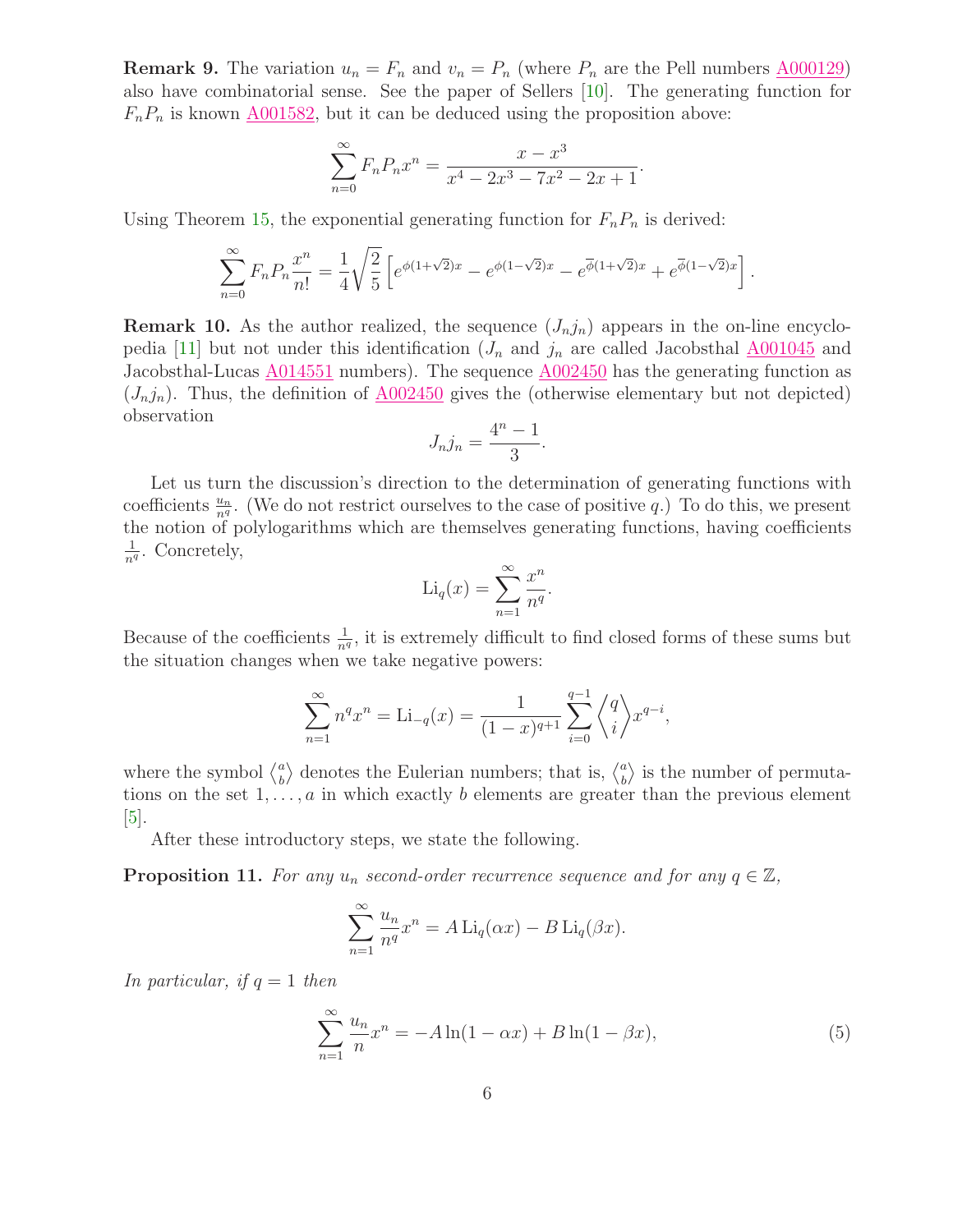while for  $q = -1$ 

$$
\sum_{n=1}^{\infty} n u_n x^n = A \frac{x}{(1 - \alpha x)^2} - B \frac{x}{(1 - \beta x)^2}.
$$

Applications can be found at the end of the paper. We mention that the special case  $u_n = F_n$  and  $x = \frac{1}{2}$  was investigated by Benjamin et al. [\[2\]](#page-15-9) from a probabilistic point of view. Moreover, we can easily formulate the parallel results for even and odd indices:

$$
\sum_{n=1}^{\infty} \frac{u_{2n}}{n^q} x^n = E \operatorname{Li}_q(\rho x) - F \operatorname{Li}_q(\sigma x),
$$

$$
\sum_{n=1}^{\infty} \frac{u_{2n+1}}{n^q} x^n = G \operatorname{Li}_q(\rho x) - H \operatorname{Li}_q(\sigma x).
$$

Remark 12. In their paper on transcendence theory, Adhikari et al. [\[1\]](#page-15-10) noted the beautiful fact that the sum

$$
\sum_{n=1}^{\infty} \frac{F_n}{n2^n}
$$

is transcendental.

Possessing the results above, we are able to take a closer look at this sum. Let  $u_n = F_n$ and  $x=\frac{1}{2}$  $\frac{1}{2}$  in Eq. [\(5\)](#page-5-0). Then

$$
\sum_{n=1}^{\infty} \frac{F_n}{n2^n} = -\frac{1}{\sqrt{5}} \ln\left(1 - \frac{\phi}{2}\right) + \frac{1}{\sqrt{5}} \ln\left(1 - \frac{\overline{\phi}}{2}\right)
$$

$$
= \frac{1}{\sqrt{5}} \left(-\ln\left(\frac{3 - \sqrt{5}}{4}\right) + \ln\left(\frac{3 + \sqrt{5}}{4}\right)\right) = \frac{1}{\sqrt{5}} \ln\left(\frac{3 + \sqrt{5}}{3 - \sqrt{5}}\right)
$$

$$
= \frac{1}{\sqrt{5}} \ln\left(\frac{2 - \overline{\phi}}{2 - \phi}\right).
$$

So, this value is a transcendental number.

A similar calculation shows that

$$
\sum_{n=1}^{\infty} \frac{L_n}{n2^n} = 2\ln(2),
$$

which is again a transcendental number. In addition, we present an interesting example for series whose members' denominators and the sum are the same but the numerators are different. Namely,

$$
\sum_{n=1}^{\infty} \frac{L_n}{n2^n} = 2\ln(2) = \sum_{n=1}^{\infty} \frac{2}{n2^n}.
$$

Finding closed form for different arguments of polylogarithms is an intensively investigated and very hard topic. Fortunately, some functional equations gives the chance to find a closed form for the sum of certain series involving Fibonacci and Lucas numbers. In the book [\[7,](#page-15-11) pp. 6–7, 137–139] of Lewin, these are all the known special values: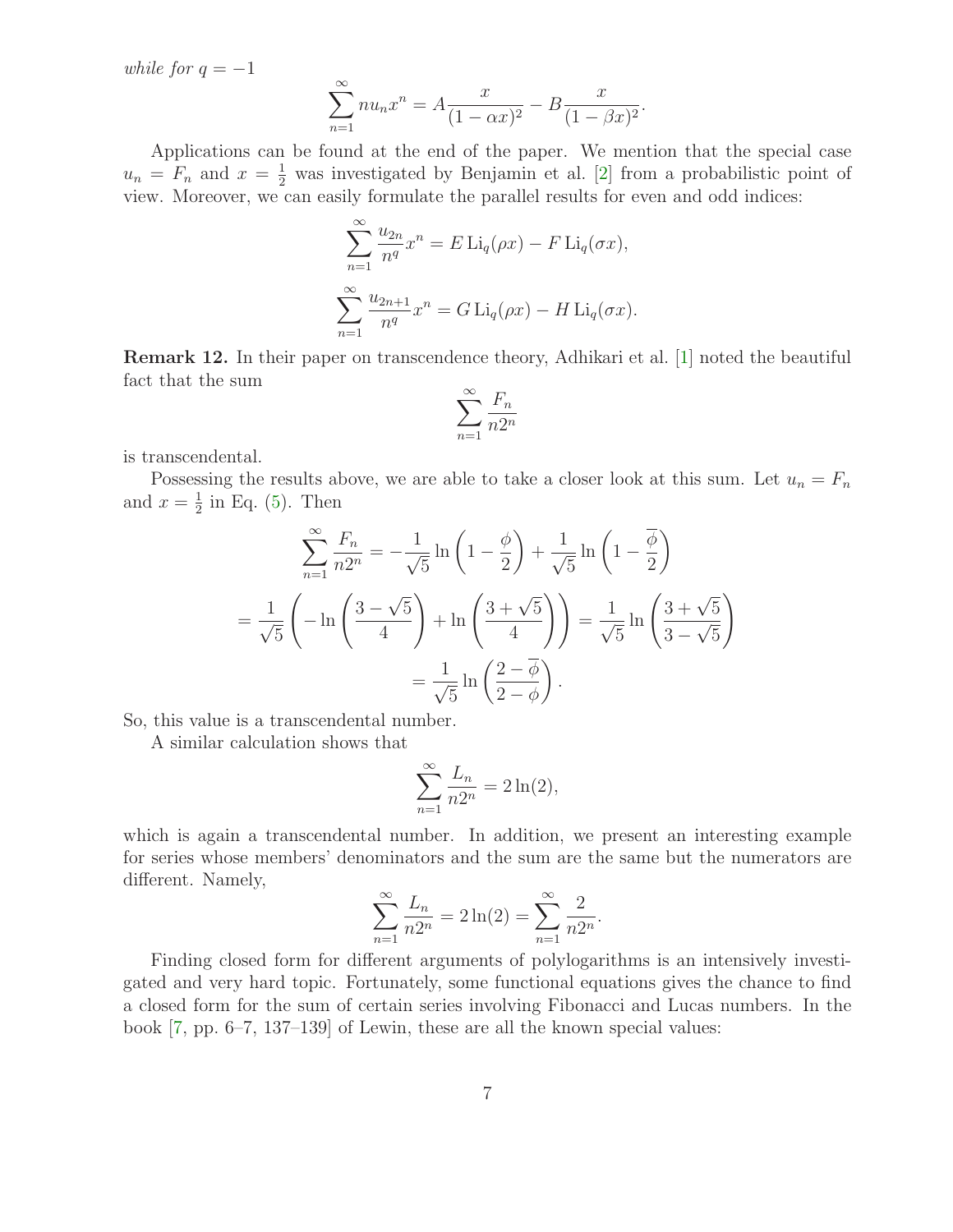Li<sub>2</sub>(1) = 
$$
\frac{\pi^2}{6}
$$
,  
\nLi<sub>2</sub>(-1) =  $-\frac{\pi^2}{12}$ ,  
\nLi<sub>2</sub>( $\frac{1}{2}$ ) =  $\frac{\pi^2}{12} - \frac{1}{2} \log^2(2)$ ,  
\nLi<sub>2</sub>( $\overline{\phi}$ ) =  $\frac{1}{2} \log^2(-\overline{\phi}) - \frac{\pi^2}{15}$ ,  
\nLi<sub>2</sub>(- $\overline{\phi}$ ) =  $-\log^2(-\overline{\phi}) + \frac{\pi^2}{10}$ ,  
\nLi<sub>2</sub>(- $\phi$ ) =  $\frac{1}{2} \log^2(\phi) - \frac{\pi^2}{10}$ ,  
\nLi<sub>2</sub>( $\frac{1}{\phi^2}$ ) =  $\frac{\pi^2}{15} - \frac{1}{4} \log^2(\frac{1}{\phi^2})$ ,  
\nLi<sub>3</sub>(-1) =  $-\frac{3}{4}\zeta(3)$ ,  
\nLi<sub>3</sub>( $\frac{1}{2}$ ) =  $\frac{7}{8}\zeta(3) - \frac{\pi^2}{12} \log(2) + \frac{1}{6} \log^3(2)$ ,  
\nLi<sub>3</sub>( $\frac{1}{\phi^2}$ ) =  $\frac{4}{5}\zeta(3) + \frac{\pi^2}{15} \log(\frac{1}{\phi^2}) - \frac{1}{12} \log^3(\frac{1}{\phi^2})$ 

.

Here  $\zeta(3) = \text{Li}_3(1)$  is the Apéry's constant without known closed form. With these identities, we deduce the following beautiful sums:

$$
\sum_{n=1}^{\infty} \frac{(-1)^n F_n}{\phi^n n^2} = \frac{1}{\sqrt{5}} \left( \log^2(\phi) - \frac{3\pi^2}{20} \right),
$$
  
\n
$$
\sum_{n=1}^{\infty} \frac{(-1)^n L_n}{\phi^n n^2} = -\log^2(\phi) - \frac{\pi^2}{60},
$$
  
\n
$$
\sum_{n=1}^{\infty} \frac{(-1)^n F_n}{\phi^n n^3} = \frac{1}{\sqrt{5}} \left( \frac{2\pi^2}{15} \log(\phi) - \frac{2}{3} \log^3(\phi) - \frac{31}{20} \zeta(3) \right),
$$
  
\n
$$
\sum_{n=1}^{\infty} \frac{(-1)^n L_n}{\phi^n n^3} = \frac{1}{20} \zeta(3) - \frac{2\pi^2}{15} \log(\phi) + \frac{2}{3} \log^3(\phi).
$$

Using Proposition [11,](#page-5-1)

$$
\sum_{n=1}^{\infty} \frac{(-1)^n F_n}{\phi^n n^2} = \sum_{n=1}^{\infty} \frac{F_n}{n^2} \overline{\phi}^n = \frac{1}{\sqrt{5}} \text{Li}_2(\phi \overline{\phi}) - \frac{1}{\sqrt{5}} \text{Li}_2(\overline{\phi \phi})
$$

$$
= \frac{1}{\sqrt{5}} \left( \text{Li}_2(-1) - \text{Li}_2\left(\frac{1}{\phi^2}\right) \right),
$$

since  $\overline{\phi} = \frac{-1}{\phi}$ . Using the table of polylogarithms above, an elementary calculation shows the result. The same approach can be applied to derive the other sums (with data from the table with respect to  $A, B, \alpha, \beta$ ).

We can rewrite these sums in a more curious form, because

$$
\frac{\sqrt{5}-1}{2} = 2\sin\left(\frac{\pi}{10}\right).
$$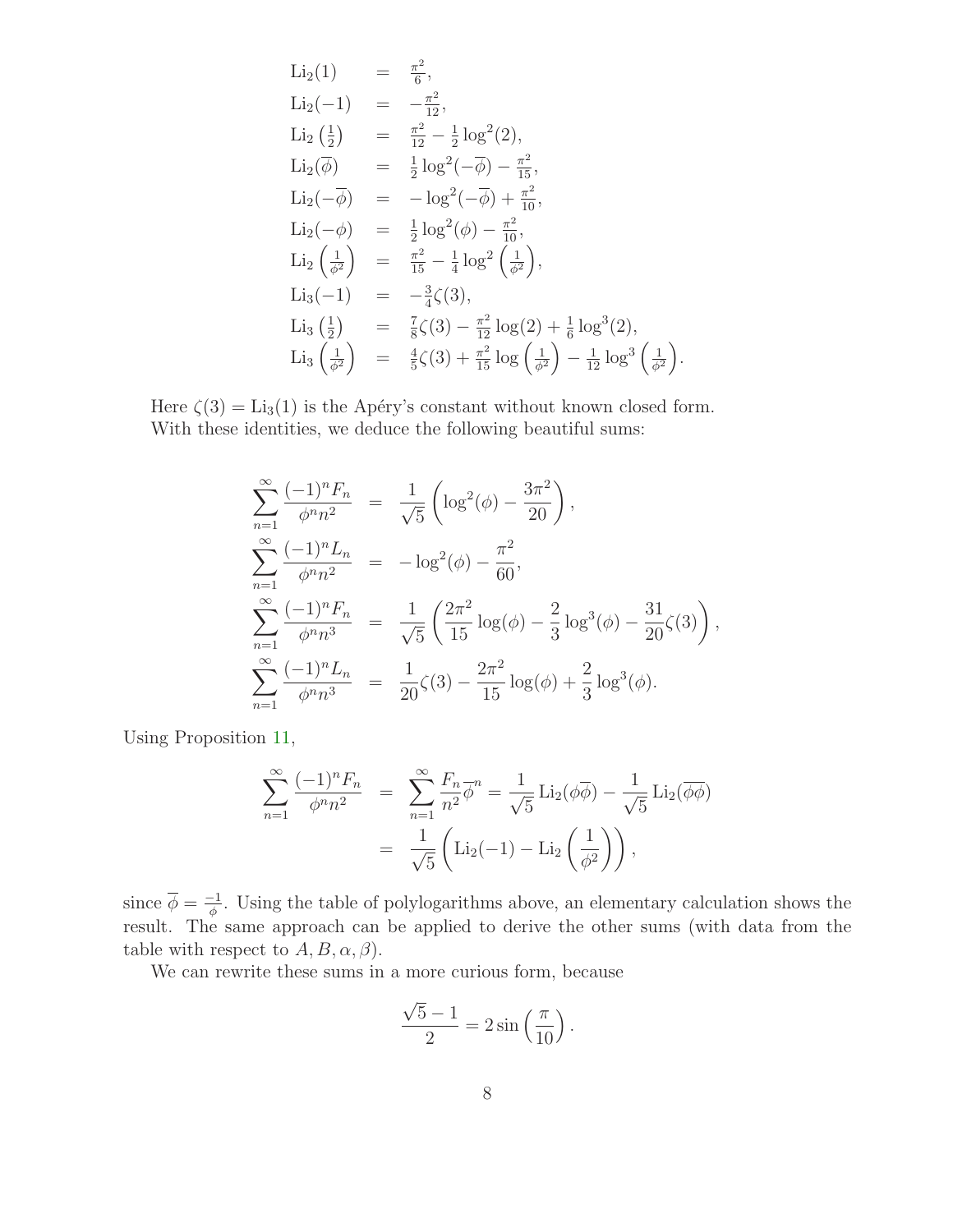That is,

$$
\frac{-1}{\phi} = \overline{\phi} = -2\sin\left(\frac{\pi}{10}\right).
$$

Whence, for example,

$$
\sum_{n=1}^{\infty} \frac{(-1)^n F_n}{\phi^n n^2} = \sum_{n=1}^{\infty} \frac{(-2)^n F_n}{n^2} \sin^n \left( \frac{\pi}{10} \right).
$$

#### 3 Exponential generating functions

The results in the section above can also have exponential versions, which we give next. Since such expressions often cannot be simplified and finding the exponential generating function is only a substitution of constants, we omit the tables.

<span id="page-8-1"></span>**Theorem 13.** The recurrence sequence  $u_n$  has the exponential generating function

$$
\sum_{n=0}^{\infty} u_n \frac{x^n}{n!} = Ae^{\alpha x} - Be^{\beta x},
$$

while for even and odd indices

$$
\sum_{n=0}^{\infty} u_{2n} \frac{x^n}{n!} = E e^{\rho x} - F e^{\sigma x},
$$
  

$$
\sum_{n=0}^{\infty} u_{2n+1} \frac{x^n}{n!} = G e^{\rho x} - H e^{\sigma x},
$$

where  $E, F, G, H, \rho, \sigma$  are defined in Theorem [5.](#page-3-0)

<span id="page-8-2"></span>We phrase the exponential version of Stănică's theorem in a wider sense. Theorem 14. We have

$$
\sum_{n=0}^{\infty} u_n^r \frac{x^n}{n!} = \sum_{k=0}^r \binom{r}{k} A^k (-B)^{r-k} e^{\alpha^k \beta^{r-k} x},
$$

$$
\sum_{n=0}^{\infty} u_{2n}^r \frac{x^n}{n!} = \sum_{k=0}^r \binom{r}{k} E^k (-F)^{r-k} e^{\rho^k \sigma^{r-k} x},
$$

$$
\sum_{n=0}^{\infty} u_{2n+1}^r \frac{x^n}{n!} = \sum_{k=0}^r \binom{r}{k} G^k (-H)^{r-k} e^{\rho^k \sigma^{r-k} x}.
$$

<span id="page-8-0"></span>The exponential generating function for product of recurrence sequences is presented in the following

Theorem 15. Under the hypotheses of Proposition [7,](#page-4-0) we have

$$
\sum_{n=0}^{\infty} u_n v_n \frac{x^n}{n!} = ACe^{\alpha \gamma x} - ADe^{\alpha \delta x} - BCe^{\beta \gamma x} + BDe^{\beta \delta x}.
$$

Again, the same statement can be obtained for the products  $u_n v_{2n}$ ,  $u_{2n} v_{2n}$ ,  $u_{2n+1}v_{2n}$ ,  $u_{2n+1}v_{2n+1}$ , etc.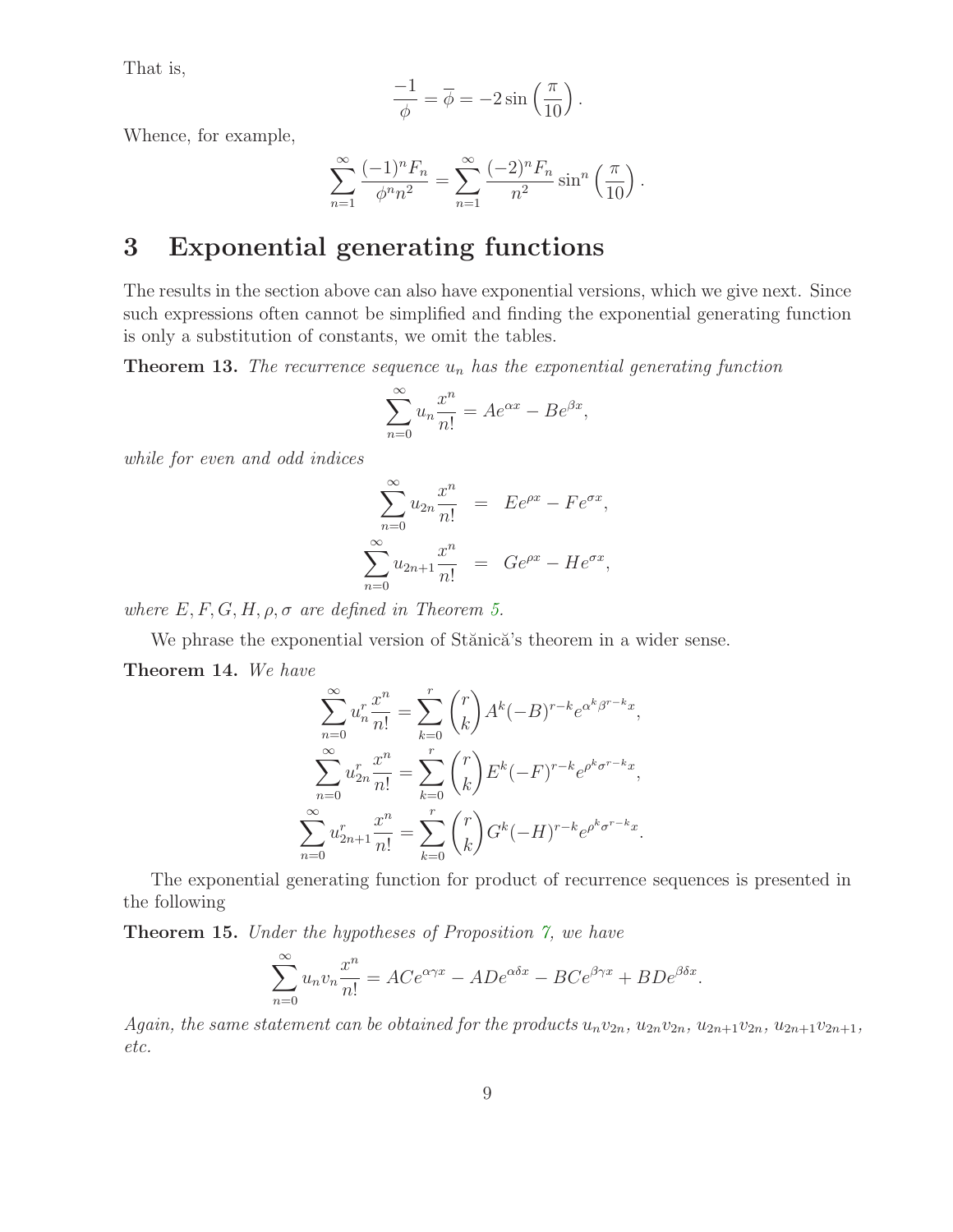## 4 Proofs

*Proof of Proposition [2.](#page-2-0)* Let the generating function be  $f(x)$ . Then

$$
f(x) - pxf(x) - qx^2f(x) = u_0 + u_1x - pu_0x + \sum_{n=2}^{\infty} (u_n - pu_{n-1} - qu_{n-2})x^n
$$
  
=  $u_0 + u_1x - pu_0x$ ,

by Eq. [\(2\)](#page-1-4). The result follows.

Proof of Theorem [3.](#page-2-2) In order to reach our aim, we need the following identity:

$$
u_{2n} = (p^2 + 2q)u_{2n-2} - q^2 u_{2n-4}.
$$
\n(6)

Since

$$
u_{2n-1} = pu_{2n-2} + qu_{2n-3}
$$
, and  $u_{2n-2} = pu_{2n-3} + qu_{2n-4}$ ,

we get that

$$
u_{2n-3} = \frac{1}{q}(u_{2n-1} - pu_{2n-2}) = \frac{1}{p}(u_{2n-2} - qu_{2n-4}).
$$

If we express  $u_{2n-1}$  and consider the identity

$$
u_{2n-1} = \frac{1}{p}(u_{2n} - qu_{2n-2}),
$$

we will arrive at Eq. [\(6\)](#page-9-0).

Let  $f_e(x)$  be the generating function for  $u_{2n}$  ("e" abbreviates the word "even"). Then

$$
q^{2}x^{2}f_{e}(x) - (p^{2} + 2q)xf_{e}(x) + f_{e}(x)
$$
  
=  $q^{2} \sum_{n=2}^{\infty} u_{2n-4}x^{n} - (p^{2} + 2q) \sum_{n=1}^{\infty} u_{2n-2}x^{n} + \sum_{n=0}^{\infty} u_{2n}x^{n}$   
=  $\sum_{n=2}^{\infty} (q^{2}u_{2n-4} - (p^{2} + 2q)u_{2n-2} + u_{2n})x^{n} - (p^{2} + 2q)u_{0}x + u_{0} + u_{2}x$ .  
=  $u_{0} + (u_{2} - u_{0}(p^{2} + 2q))x$ .

We get the result.

Let  $f_o(x)$  be the generating function for the sequence  $u_{2n+1}$ .

$$
pf_o(x) + qf_e(x) = \sum_{n=0}^{\infty} (pu_{2n+1} + qu_{2n})x^n = \sum_{n=0}^{\infty} u_{2n+2}x^n
$$
  
=  $\frac{1}{x}\sum_{n=1}^{\infty} u_{2n}x^n = \frac{1}{x}\left(\sum_{n=0}^{\infty} u_{2n}x^n - u_0\right) = \frac{1}{x}(f_e(x) - u_0).$ 

Thus

$$
f_o(x) = \frac{1}{p} \left( f_e(x) \left( \frac{1}{x} - q \right) - \frac{u_0}{x} \right).
$$

<span id="page-9-0"></span> $\Box$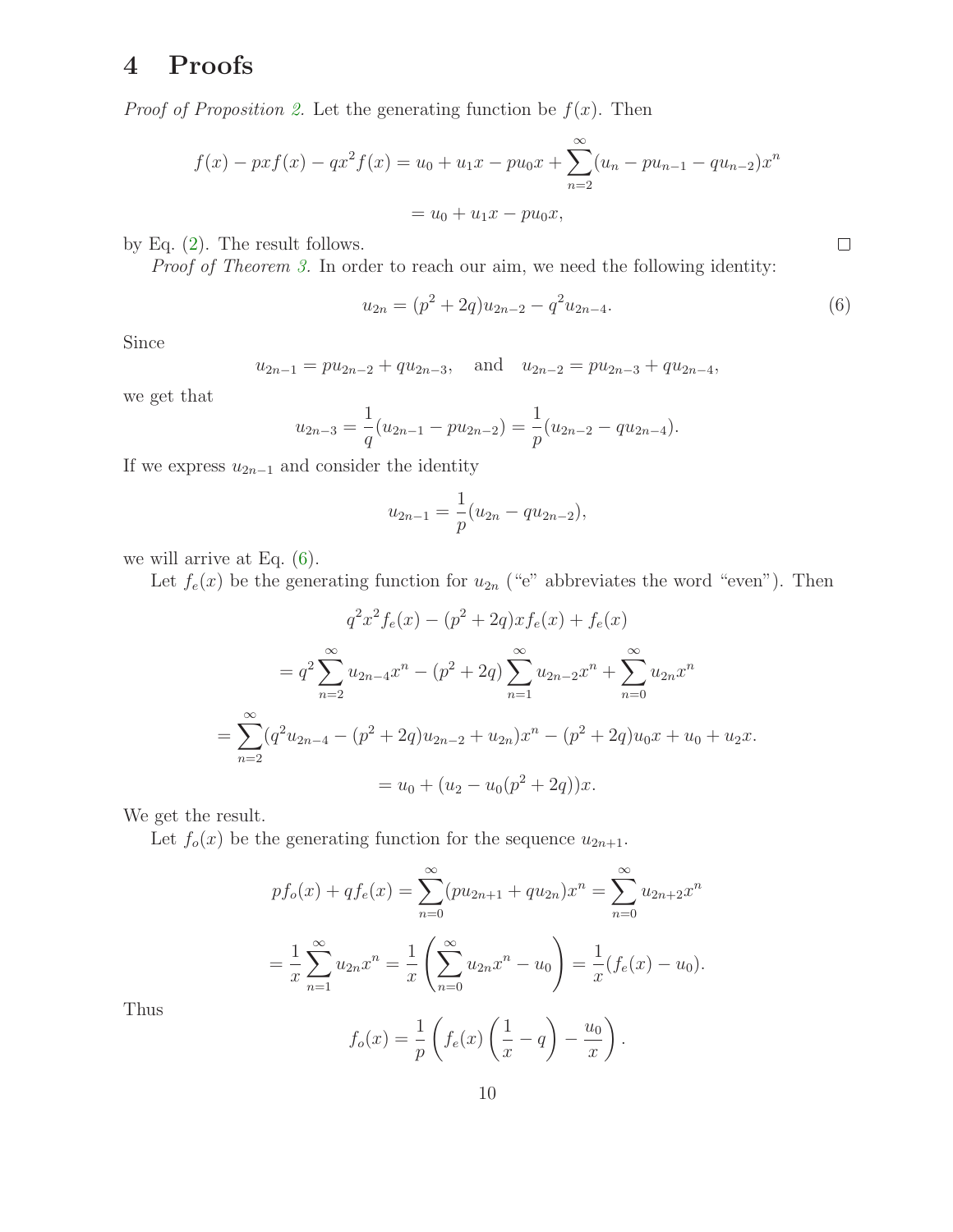If we consider the closed form of  $f_e(x)$  this formula can be transformed into the wanted  $\Box$ form.

*Proof of Theorem [5.](#page-3-0)* We know (see Eq.  $(6)$ ), that

$$
u_{2n} = (p^2 + 2q)u_{2n-2} - q^2 u_{2n-4}.
$$

This allows us to construct a second-order recurrence sequence  $v_n$  from  $u_n$  with the property

$$
v_n=u_{2n},
$$

namely,

$$
v_n := (p^2 + 2q)v_{n-1} - q^2v_{n-2}, \quad v_0 := u_0, \ v_1 := u_2. \tag{7}
$$

Therefore

$$
\rho = \frac{1}{2} \left( p^2 + 2q + \sqrt{(p^2 + 2q)^2 + 4(-q^2)} \right) = \frac{1}{2} \left( p^2 + 2q + p\sqrt{p^2 + 4q} \right),
$$
  

$$
\sigma = \frac{1}{2} \left( p^2 + 2q - \sqrt{(p^2 + 2q)^2 + 4(-q^2)} \right) = \frac{1}{2} \left( p^2 + 2q - p\sqrt{p^2 + 4q} \right),
$$
  

$$
E = \frac{v_1 - v_0 \sigma}{\rho - \sigma} = \frac{u_2 - u_0 \sigma}{\rho - \sigma}, \quad F = \frac{v_1 - v_0 \rho}{\rho - \sigma} = \frac{u_2 - u_0 \rho}{\rho - \sigma}
$$

with respect to the sequence  $v_n$ . That is,

$$
v_n = E\rho^n - F\sigma^n.
$$

If we apply Stănică's theorem for  $v_n = u_{2n}$ , we get the first statement. Secondly, we find the corresponding identity of Eq. [\(6\)](#page-9-0).

$$
u_{2n-1} = pu_{2n-2} + qu_{2n-3}
$$
, and  $u_{2n} = pu_{2n-1} + qu_{2n-2}$ .

We express  $u_{2n-2}$  from these:

$$
u_{2n-2} = \frac{1}{p}(u_{2n-1} - qu_{2n-3}) = \frac{1}{q}(u_{2n} - pu_{2n-1}),
$$

whence

$$
u_{2n} = \frac{q}{p}(u_{2n-1} - qu_{2n-3}) + pu_{2n-1}.
$$

On the other hand,

$$
u_{2n} = \frac{1}{p}(u_{2n+1} - qu_{2n-1}).
$$

Putting together the last two equalities we get the wanted formula:

$$
u_{2n+1} = (p^2 + 2q)u_{2n-1} - q^2 u_{2n-3}.
$$
\n(8)

Again, we are able to construct the sequence  $w_n$  for which

 $w_n = u_{2n+1}.$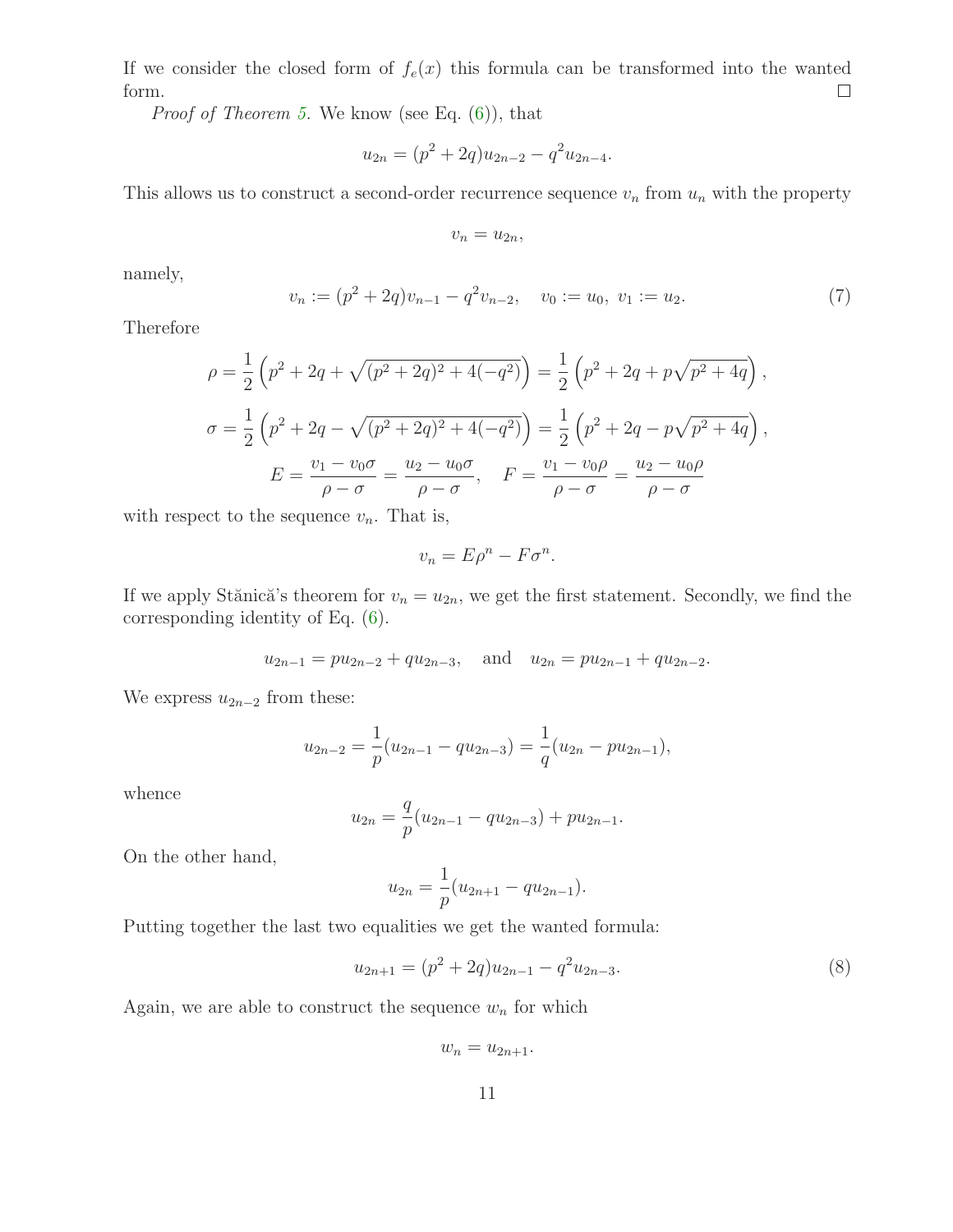We are in the same situation as before. The only thing we should care about is that

$$
w_0 = u_1, \ w_1 = u_3.
$$

*Proof of Proposition [7.](#page-4-0)* If  $u_n$  and  $v_n$  have the form as in the proposition, then we see that

$$
u_n v_n = AC(\alpha \gamma)^n - AD(\alpha \delta)^n - BC(\beta \gamma)^n + BD(\beta \delta)^n.
$$

Thus

$$
\sum_{n=0}^{\infty} u_n v_n x^n
$$

$$
= AC \sum_{n=0}^{\infty} (\alpha \gamma x)^n - AD \sum_{n=0}^{\infty} (\alpha \delta x)^n - BC \sum_{n=0}^{\infty} (\beta \gamma x)^n + BD \sum_{n=0}^{\infty} (\beta \delta x)^n.
$$

The result follows. In addition, we mention that there are too many parameters, so it is not worth to look for an expression with parameters  $u_0, u_1, v_0, v_1, p, q, r, s$  directly. However, the remains can be completed easily, as the author calculated for the standard sequences.  $\Box$ 

Proof of Proposition [11.](#page-5-1) It is straightforward from Binet formula and the definition of polylogarithms.  $\Box$ 

Proof of Theorem [13.](#page-8-1) This proof is again straightforward,

$$
\sum_{n=0}^{\infty} u_n \frac{x^n}{n!} = A \sum_{n=0}^{\infty} \frac{(\alpha x)^n}{n!} - B \sum_{n=0}^{\infty} \frac{(\beta x)^n}{n!} = A e^{\alpha x} - B e^{\beta x}.
$$

Finally, we choose  $v_n$  and  $w_n$  as in the proof of Theorem [5,](#page-3-0) and follow the usual argument.  $\Box$ 

Proofs of Theorems [14](#page-8-2) and [15.](#page-8-0) The binomial theorem, the same approach as described in the proof of Theorem [5](#page-3-0) and the Binet formula immediately gives the results:

$$
\sum_{n=0}^{\infty} u_n^r \frac{x^n}{n!} = \sum_{n=0}^{\infty} (A\alpha^n - B\beta^n)^r \frac{x^n}{n!}
$$
  
= 
$$
\sum_{n=0}^{\infty} \sum_{k=0}^r {r \choose k} A^k (\alpha^k)^n (-B)^{r-k} (\beta^{r-k})^n \frac{x^n}{n!}
$$
  
= 
$$
\sum_{k=0}^r {r \choose k} A^k (-B)^{r-k} \sum_{n=0}^{\infty} (\alpha^k)^n (\beta^{r-k})^n \frac{x^n}{n!}
$$
  
= 
$$
\sum_{k=0}^r {r \choose k} A^k (-B)^{r-k} e^{\alpha^k \beta^{r-k} x}.
$$

The rest can be proven by the same approach.

| ۰ |  | ۰ |
|---|--|---|
|   |  |   |
|   |  |   |
|   |  |   |
|   |  |   |

 $\Box$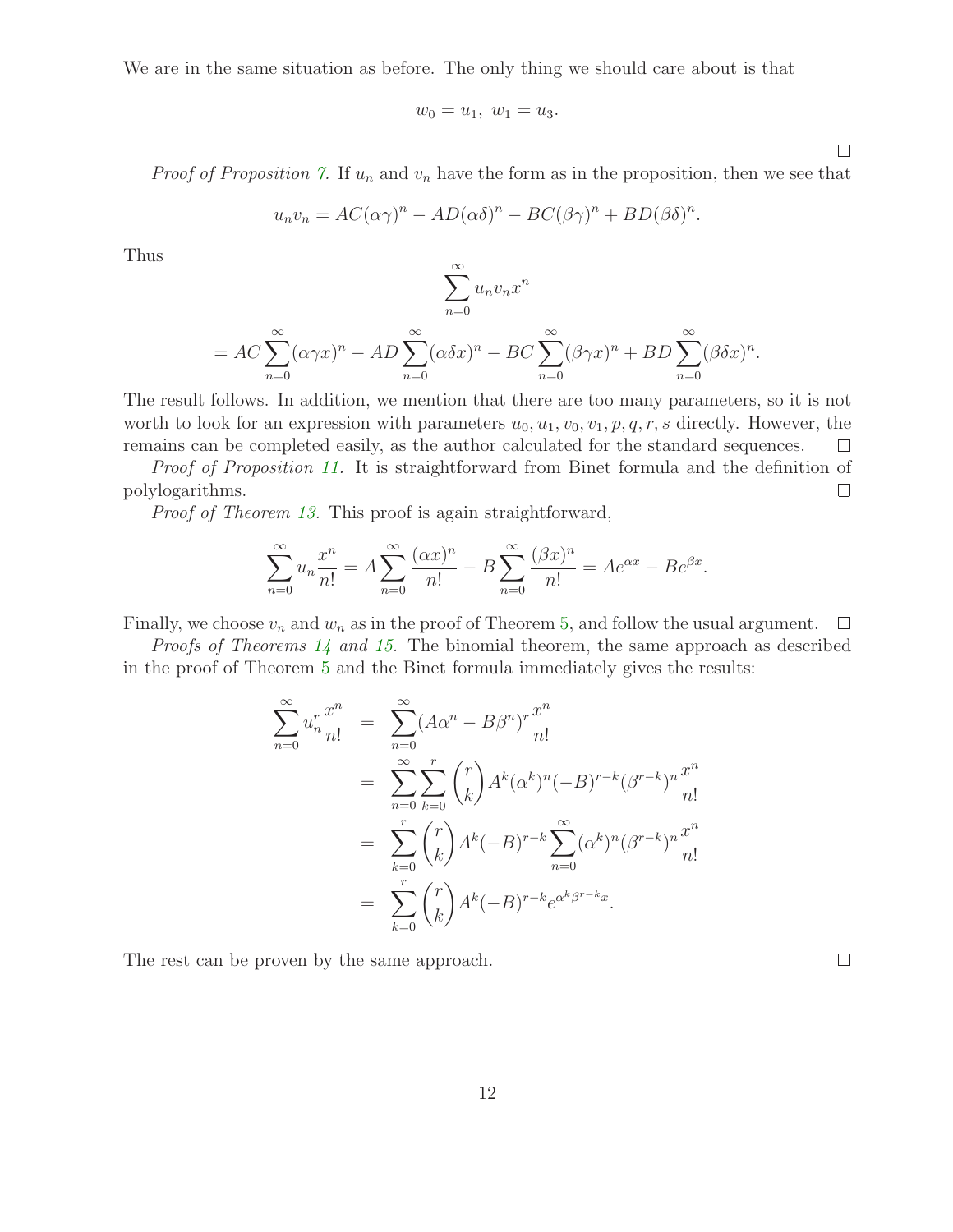## 5 Tables

| Name             | <b>Notation</b> | $u_0$            | $u_1$         | $\boldsymbol{v}$ | $\boldsymbol{q}$ | First few values              |
|------------------|-----------------|------------------|---------------|------------------|------------------|-------------------------------|
| Fibonacci        | $F_n$           | 0                |               |                  |                  | 0, 1, 1, 2, 3, 5, 8, 13, 21   |
| Lucas            | $L_n$           | $\overline{2}$   |               |                  |                  | 2, 1, 3, 4, 7, 11, 18, 29, 47 |
| Pell             | $P_n$           | $\left( \right)$ |               | $\overline{2}$   |                  | 0,1,2,5,12,29,70,169,408      |
| Pell-Lucas       | $Q_n$           | $\overline{2}$   | $\mathcal{D}$ | 2                |                  | 2,2,6,14,34,82,198,478        |
| Jacobsthal       | $J_n$           | $\left( \right)$ |               |                  | $\overline{2}$   | 0, 1, 1, 3, 5, 11, 21, 43, 85 |
| Jacobsthal-Lucas | $\jmath_n$      | $\overline{2}$   |               |                  | $\overline{2}$   | 2,1,5,7,17,31,65,127,257      |

#### Standard parameters for the named sequences

| Sequence   | А             | В             | $\alpha$                                 |                                          |
|------------|---------------|---------------|------------------------------------------|------------------------------------------|
| $F_n$      |               | 信             | $\frac{1+\sqrt{5}}{2}$<br>$\mathfrak{D}$ | $1-\sqrt{5}$<br>$\mathcal{D}$            |
| $L_n$      |               |               | $\frac{1+\sqrt{5}}{2}$<br>$\overline{2}$ | $\frac{1-\sqrt{5}}{2}$<br>$\overline{2}$ |
| $P_n$      |               | $\sqrt{2}$    | $\sqrt{2}$<br>1                          |                                          |
| $Q_n$      | 1             | 1             | $\sqrt{2}$<br>$1+$                       |                                          |
| $J_n$      | $\frac{1}{3}$ | $\frac{1}{3}$ | 2                                        | 1                                        |
| $\jmath_n$ | 1             |               | 2                                        |                                          |

#### Ordinary generating functions

| Coefficient of $x^n$ | Generating function     |
|----------------------|-------------------------|
| $F_n$                | $\frac{x}{1-x-x^2}$     |
| $L_n$                | $\frac{2-x}{1-x-x^2}$   |
| $P_n$                | $\frac{x}{1-2x-x^2}$    |
| $Q_n$                | $\frac{2-2x}{1-2x-x^2}$ |
| $J_n$                | $\frac{x}{1-x-2x^2}$    |
| $j_n$                | $\frac{2-x}{1-x-2x^2}$  |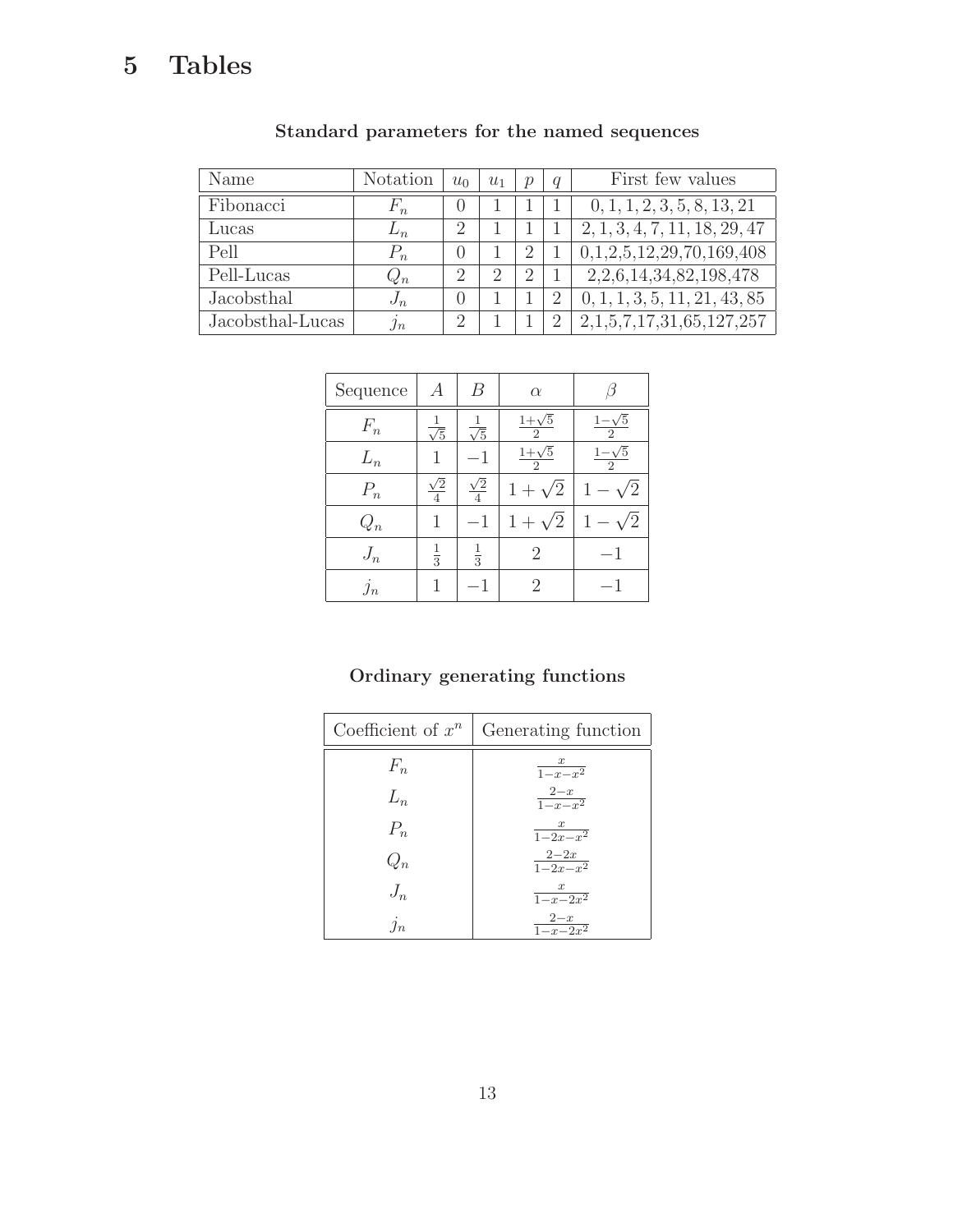| $x^n$    | Generating function         | $x^n$      | Generating function                             |
|----------|-----------------------------|------------|-------------------------------------------------|
| $F_{2n}$ | $\frac{x}{1-3x+x^2}$        | $F_{2n+1}$ | $\frac{1-x}{1-3x+x^2}$                          |
| $L_{2n}$ | $\frac{2-3x}{1-3x+x^2}$     | $L_{2n+1}$ | $\frac{1+x}{1-3x+x^2}$                          |
| $P_{2n}$ | 2x<br>$\frac{2x}{1-6x+x^2}$ | $P_{2n+1}$ | $\frac{1-x}{1-6x+x^2}$                          |
| $Q_{2n}$ | $\frac{2-6x}{1-6x+x^2}$     | $Q_{2n+1}$ | $\frac{2+2x}{1-6x+x^2}$                         |
| $J_{2n}$ | $\frac{x}{1-5x+4x^2}$       | $J_{2n+1}$ | $1-2x$<br>$\frac{1 - 5x + 4x^2}{1 - 5x + 4x^2}$ |
| $j_{2n}$ | $\frac{2-5x}{1-5x+4x^2}$    | $j_{2n+1}$ | $\frac{1+2x}{1-5x+4x^2}$                        |

#### Generating functions of even and odd indices

#### Generating functions for products of sequences

| Coefficient of $x^n$ | Generating function                            |
|----------------------|------------------------------------------------|
| $F_nL_n$             | $\frac{x}{1-3x+x^2}$                           |
| $F_n P_n$            | $\frac{x-x^3}{1-2x-7x^2-2x^3+x^4}$             |
| $F_n Q_n$            | $\frac{2x+2x^2+2x^3}{1-2x-7x^2-2x^3+x^4}$      |
| $F_n J_n$            | $\frac{1-2x^2}{1-x-7x^2-2x^3+4x^4}$            |
| $F_nj_n$             | $\frac{x+4x^2+2x^3}{1-x-7x^2-2x^3+4x^4}$       |
| $L_n P_n$            | $\frac{x+4x^2+x^3}{1-2x-7x^2-2x^3+x^4}$        |
| $L_n Q_n$            | $\frac{4-6x-14x^2-2x^3}{1-2x-7x^2-2x^3+x^4}$   |
| $L_nJ_n$             | $\frac{x+2x^2+2x^3}{1-x-7x^2-2x^3+4x^2}$       |
| $L_n j_n$            | $\frac{4-3x-14x^2-2x^3}{1-x-7x^2-2x^3+4x^4}$   |
| $P_nQ_n$             | $\frac{2x}{1-6x+x^2}$                          |
| $P_n J_n$            | $\frac{x-2x^3}{1-2x-13x^2-4x^3+4x^4}$          |
| $P_nj_n$             | $\frac{x+8x^2+2x^3}{1-2x-13x^2-4x^3+4x^4}$     |
| $Q_n J_n$            | $\frac{2x+2x^2+4x^3}{1-2x-13x^2-4x^3+4x^4}$    |
| $Q_n j_n$            | $\frac{4-6x-26x^2-4x^3}{1-2x-13x^2-4x^3+4x^4}$ |
| $J_n j_n$            | $\frac{x}{1-5x+4x^2}$                          |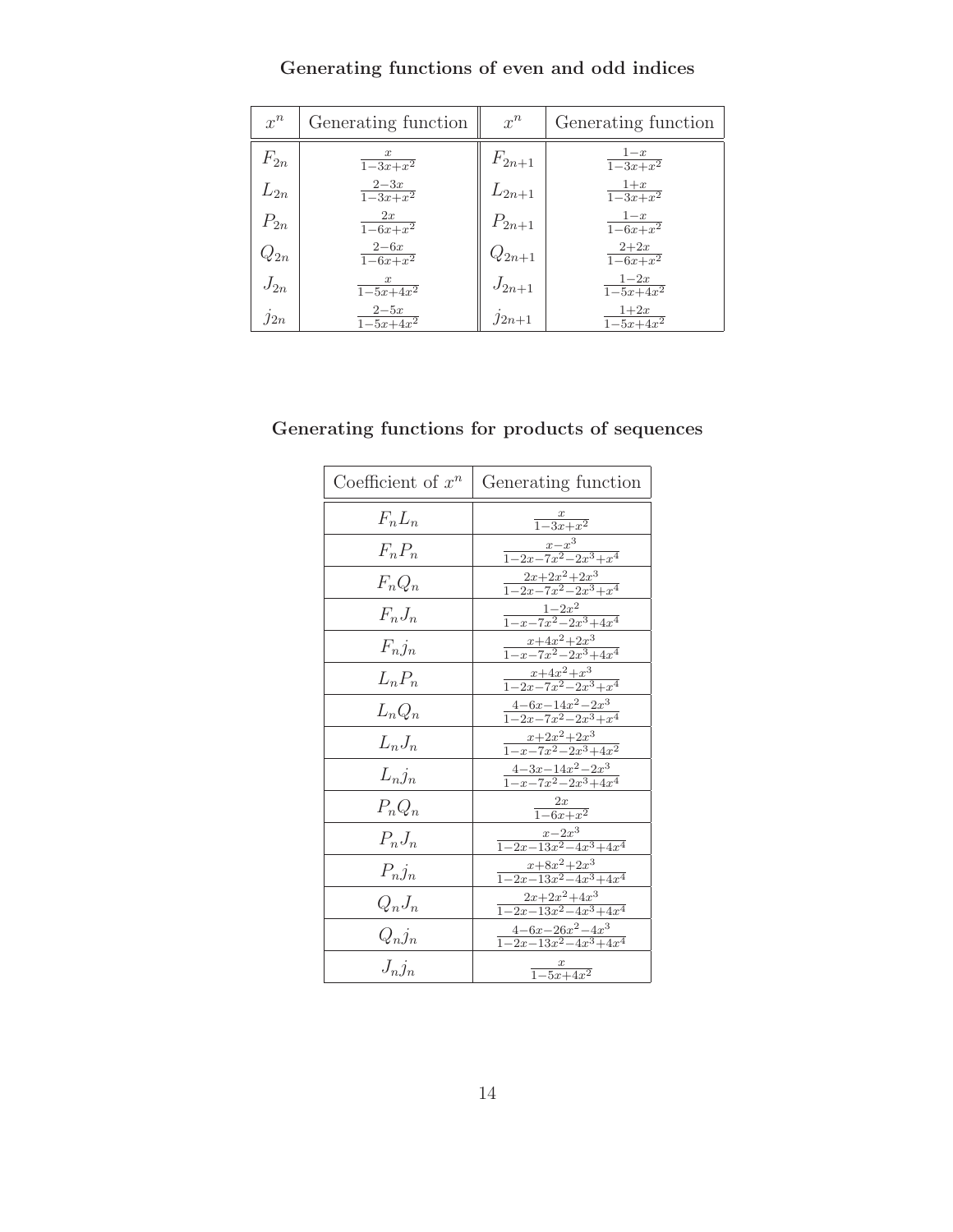| $x^n$   | Gen. function                                   | $x^n$      | Gen. function                                           | $x^n$        | Gen. function                                              |
|---------|-------------------------------------------------|------------|---------------------------------------------------------|--------------|------------------------------------------------------------|
| $F_n^2$ | $\frac{x-x^2}{1-2x-2x^2+x^3}$                   | $F_{2n}^2$ | $x+x^2$<br>$\frac{1-8x+8x^2-x^3}{x^2-x^3}$              | $F_{2n+1}^2$ | $1 - 4x + x^2$<br>$\frac{1-8x+8x^2-x^3}{x^2-x^3}$          |
| $L_n^2$ | $4 - 7x - x^2$<br>$\frac{1-2x-2x^2+x^3}{}$      | $L_{2n}^2$ | $4 - 23x + 9x^2$<br>$1 - 8x + 8x^2 - x^3$               | $L_{2n+1}^2$ | $1+8x+x^2$<br>$\frac{1-8x+8x^2-x^3}{x^2-x^3}$              |
| $P_n^2$ | $x-x^2$<br>$\frac{1-5x-5x^2+x^3}{x^2+x^3}$      | $P_{2n}^2$ | $4x+4x^2$<br>$\frac{1-35x+35x^2-x^3}{x^2-x^3}$          | $P_{2n+1}^2$ | $1 - 10x + x^2$<br>$\frac{1-35x+35x^2-x^3}{x^2-x^3}$       |
| $Q_n^2$ | $4-16x-4x^2$<br>$\frac{1-5x-5x^2+x^3}{x^2+x^3}$ | $Q_{2n}^2$ | $4-104x+36x^2$<br>$1 - 35x + 35x^2 - x^3$               | $Q_{2n+1}^2$ | $4+56x+4x^2$<br>$1 - 35x + 35x^2 - x^3$                    |
| $J_n^2$ | $x-2x^2$<br>$1 - 3x - 6x^2 + 8x^3$              | $J_{2n}^2$ | $x+4x^2$<br>$1 - 21x + 84x^2 - 64x^3$                   | $J_{2n+1}^2$ | $1 - 12x + 16x^2$<br>$\frac{1-21x+84x^2-64x^3}{x^2-64x^3}$ |
| $j_n^2$ | $4-11x-2x^2$<br>$\frac{1-3x-6x^2+8x^3}{x}$      | $j_{2n}^2$ | $4-59x+100x^2$<br>$\frac{1-21x+84x^2-64x^3}{x^2-64x^3}$ | $j_{2n+1}^2$ | $1+28x+16x^2$<br>$\frac{1-21x+84x^2-64x^3}{x^2-64x^3}$     |

#### Generating functions for squares

Generating functions for sequences  $(n\cdot u_{(2)n})$ 

| $x^n$     | Gen. function                                            | $r^n$     | Gen. function                                                   |
|-----------|----------------------------------------------------------|-----------|-----------------------------------------------------------------|
| $nF_n$    | $x+x^3$<br>$\frac{1-2x-x^2+2x^3+x^4}{1-2x-x^2+2x^3+x^4}$ | $nF_{2n}$ | $x-x^3$<br>$1 - 6x + 11x^2 - 6x^3 + x^4$                        |
| $nL_n$    | $x+4x^2-x^3$<br>$\frac{1-2x-x^2+2x^3+x^4}{x^2}$          | $nL_{2n}$ | $3x - 4x^2 + 3x^3$<br>$1 - 6x + 11x^2 - 6x^3 + x^4$             |
| $nP_n$    | $x+x^3$<br>$\frac{1}{1-4x+2x^2+4x^3+x^4}$                | $nP_{2n}$ | $2x-2x^3$<br>$\frac{1-12x+38x^2-12x^3+x^4}{x^2-12x^3+x^4}$      |
| $nQ_n$    | $2x+4x^2-2x^3$<br>$\frac{1}{1-4x+2x^2+4x^3+x^4}$         | $nQ_{2n}$ | $6x-4x^2+6x^3$<br>$\frac{1-12x+38x^2-12x^3+x^4}{x^2-12x^3+x^4}$ |
| $nJ_n$    | $x+2x^3$<br>$\frac{1-2x-3x^2+4x^3+4x^4}{x^4}$            | $nJ_{2n}$ | $x-4x^3$<br>$1-10x+33x^2-40x^3+16x^4$                           |
| $n_{j_n}$ | $x+8x^2-2x^3$<br>$\frac{1-2x-3x^2+4x^3+4x^4}{x^4}$       | $n_{12n}$ | $5x-16x^2+20x^3$<br>$1-10x+33x^2-40x^3+16x^4$                   |

Generating functions for sequences  $(n \cdot u_{2n+1})$ 

| Coefficient of $x^n$ | Generating function                                     |
|----------------------|---------------------------------------------------------|
| $nF_{2n+1}$          | $2x-2x^2+x^3$<br>$1-6x+11x^2-6x^3+x^4$                  |
| $nL_{2n+1}$          | $4x-2x^2-x^3$<br>$1-6x+11x^2-6x^3+x^4$                  |
| $nP_{2n+1}$          | $5x-2x^2+x^3$<br>$1-12x+38x^2-12x^3+x^4$                |
| $nQ_{2n+1}$          | $14x-4x^2-2x^3$<br>$1-12x+38x^2-12x^3+x^4$              |
| $nJ_{2n+1}$          | $3x-8x^2+8x^3$<br>$\frac{1-10x+33x^2-40x^3+16x^4}{x^4}$ |
| $n_{i2n+1}$          | $7x - 8x^2 - 8x^3$<br>$1-10x+33x^2-40x^3+16x^4$         |